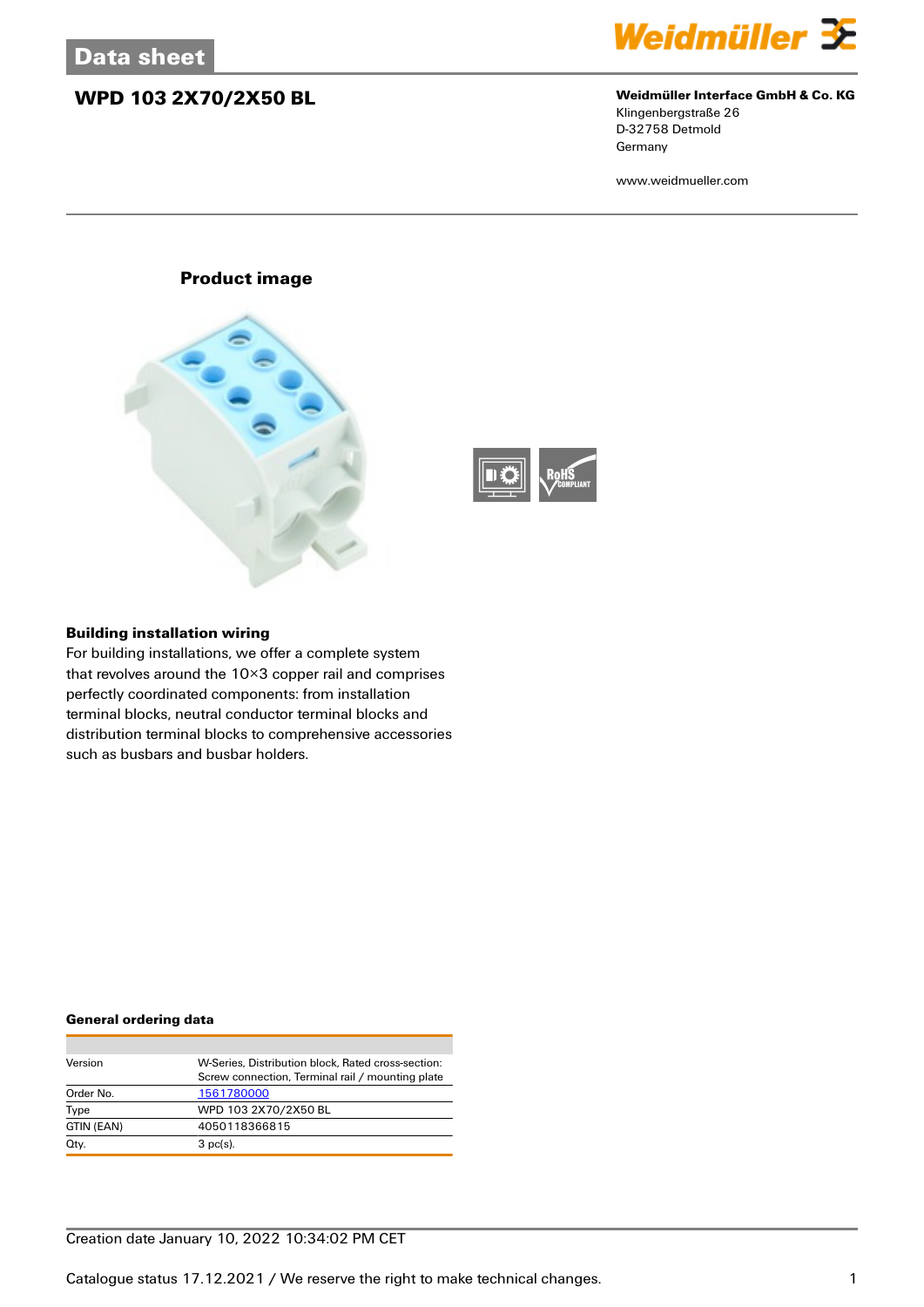**Technical data**



## **WPD 103 2X70/2X50 BL Weidmüller Interface GmbH & Co. KG**

Klingenbergstraße 26 D-32758 Detmold Germany

www.weidmueller.com

| <b>Dimensions and weights</b>                     |                                           |                                  |                  |
|---------------------------------------------------|-------------------------------------------|----------------------------------|------------------|
| Depth                                             | 53.3 mm                                   | Depth (inches)                   | 2.098 inch       |
| Height                                            | 63 mm                                     | Height (inches)                  | 2.48 inch        |
| Width                                             | 32.8 mm                                   | Width (inches)                   | 1.291 inch       |
| Net weight                                        | 171g                                      |                                  |                  |
|                                                   |                                           |                                  |                  |
| <b>Temperatures</b>                               |                                           |                                  |                  |
| Storage temperature                               | -25 °C55 °C                               | Continuous operating temp., min. | -50 $°C$         |
| Continuous operating temp., max.                  | 130 °C                                    |                                  |                  |
| <b>Environmental Product Compliance</b>           |                                           |                                  |                  |
| <b>REACH SVHC</b>                                 | Lead 7439-92-1                            |                                  |                  |
| <b>Material data</b>                              |                                           |                                  |                  |
|                                                   |                                           |                                  |                  |
| Material                                          | Wemid                                     | Colour                           | blue             |
| UL 94 flammability rating                         | $V-0$                                     |                                  |                  |
| <b>System specifications</b>                      |                                           |                                  |                  |
| Version                                           | Screw connection                          | End cover plate required         | No               |
| Number of potentials                              | 1                                         | Number of levels                 | 1                |
| Number of clamping points per level               | 2                                         | Number of potentials per tier    | 1                |
| Levels cross-connected internally                 | Yes                                       | PE connection                    | No               |
| N-function                                        | Yes                                       | PE function                      | No               |
| <b>PEN</b> function                               | No                                        |                                  |                  |
| <b>Additional technical data</b>                  |                                           |                                  |                  |
|                                                   |                                           |                                  |                  |
| Installation advice                               | Terminal rail / mounting<br>plate         | Open sides                       | closed           |
| Snap-on                                           | Yes                                       | Type of mounting                 | Snap-on          |
| With snap-in pegs                                 | Yes                                       |                                  |                  |
| <b>Conductors for clamping (rated connection)</b> |                                           |                                  |                  |
| <b>Connection direction</b>                       | on side                                   | Type of connection               | Screw connection |
| General                                           |                                           |                                  |                  |
|                                                   |                                           |                                  |                  |
| Installation advice                               | Terminal rail / mounting<br>plate         | Number of poles                  | 1                |
| <b>Standards</b>                                  | IEC 60947-7-1, IEC<br>61238-1, VDE 0603-2 |                                  |                  |
| <b>Rating data</b>                                |                                           |                                  |                  |
|                                                   |                                           |                                  |                  |
| Rated voltage                                     | 1,000                                     | Rated AC voltage                 | 1,000 V          |
| Rated DC voltage                                  | $1,000$ V DC                              | Rated current                    | 300 A            |
| <b>Standards</b>                                  | IEC 60947-7-1, IEC<br>61238-1, VDE 0603-2 |                                  |                  |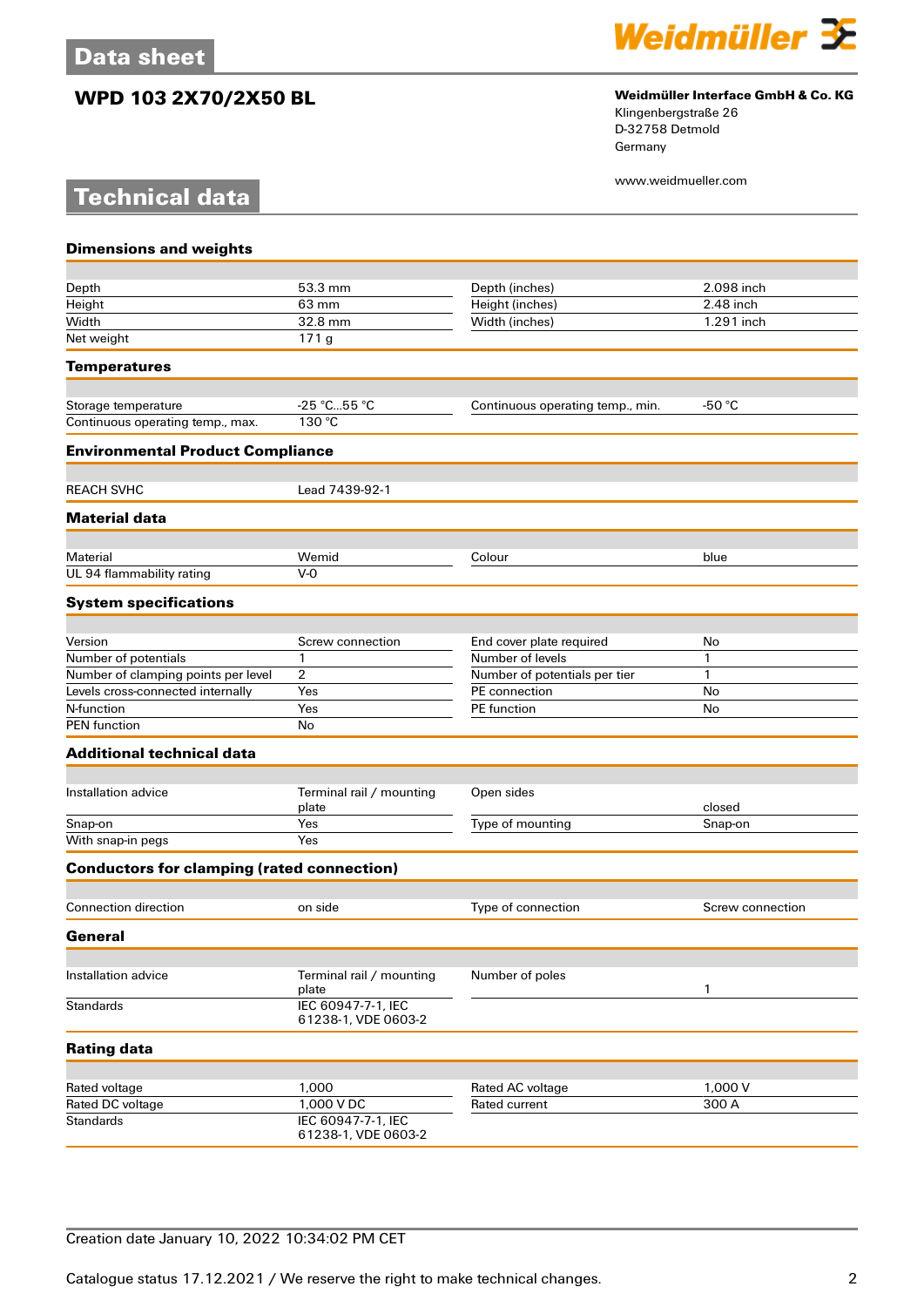## **WPD 103 2X70/2X50 BL Weidmüller Interface GmbH & Co. KG**

# **Technical data**



# Klingenbergstraße 26

D-32758 Detmold Germany

www.weidmueller.com

| <b>UL rating data</b>            |                                                               |                 |             |
|----------------------------------|---------------------------------------------------------------|-----------------|-------------|
|                                  |                                                               |                 |             |
| Certificate No. (cURus)          | E60693                                                        |                 |             |
| <b>Classifications</b>           |                                                               |                 |             |
|                                  |                                                               |                 |             |
| <b>ETIM 6.0</b>                  | EC000897                                                      | <b>ETIM 7.0</b> | EC000897    |
| <b>ETIM 8.0</b>                  | EC000897                                                      | ECLASS 9.0      | 27-14-11-20 |
| ECLASS 9.1                       | 27-14-11-20                                                   | ECLASS 10.0     | 27-14-11-20 |
| ECLASS 11.0                      | 27-14-11-20                                                   |                 |             |
| <b>Approvals</b>                 |                                                               |                 |             |
|                                  |                                                               |                 |             |
| Approvals                        |                                                               |                 |             |
|                                  |                                                               | DNV             |             |
|                                  |                                                               |                 |             |
| <b>ROHS</b>                      | Conform                                                       |                 |             |
| UL File Number Search            | E60693                                                        |                 |             |
| <b>Downloads</b>                 |                                                               |                 |             |
|                                  |                                                               |                 |             |
| Approval/Certificate/Document of | <b>CB Certificate</b>                                         |                 |             |
| Conformity                       | <b>EAC</b> certificate                                        |                 |             |
|                                  | <b>VDE Certificate</b>                                        |                 |             |
|                                  | <b>VDE Certificate</b>                                        |                 |             |
|                                  | <b>DNV Certificate</b><br><b>CE Declaration of Conformity</b> |                 |             |
|                                  | <b>CE Declaration of Conformity all terminals</b>             |                 |             |
| <b>Engineering Data</b>          | CAD data - STEP                                               |                 |             |
| <b>Engineering Data</b>          | <b>EPLAN, WSCAD</b>                                           |                 |             |
| <b>User Documentation</b>        | <b>StorageConditionsTerminalBlocks</b>                        |                 |             |
|                                  | <b>DATA SHEET WPD 103</b>                                     |                 |             |

Catalogues [Catalogues in PDF-format](http://catalog.weidmueller.com/assets/LINK/Catalog.html)

**Brochures**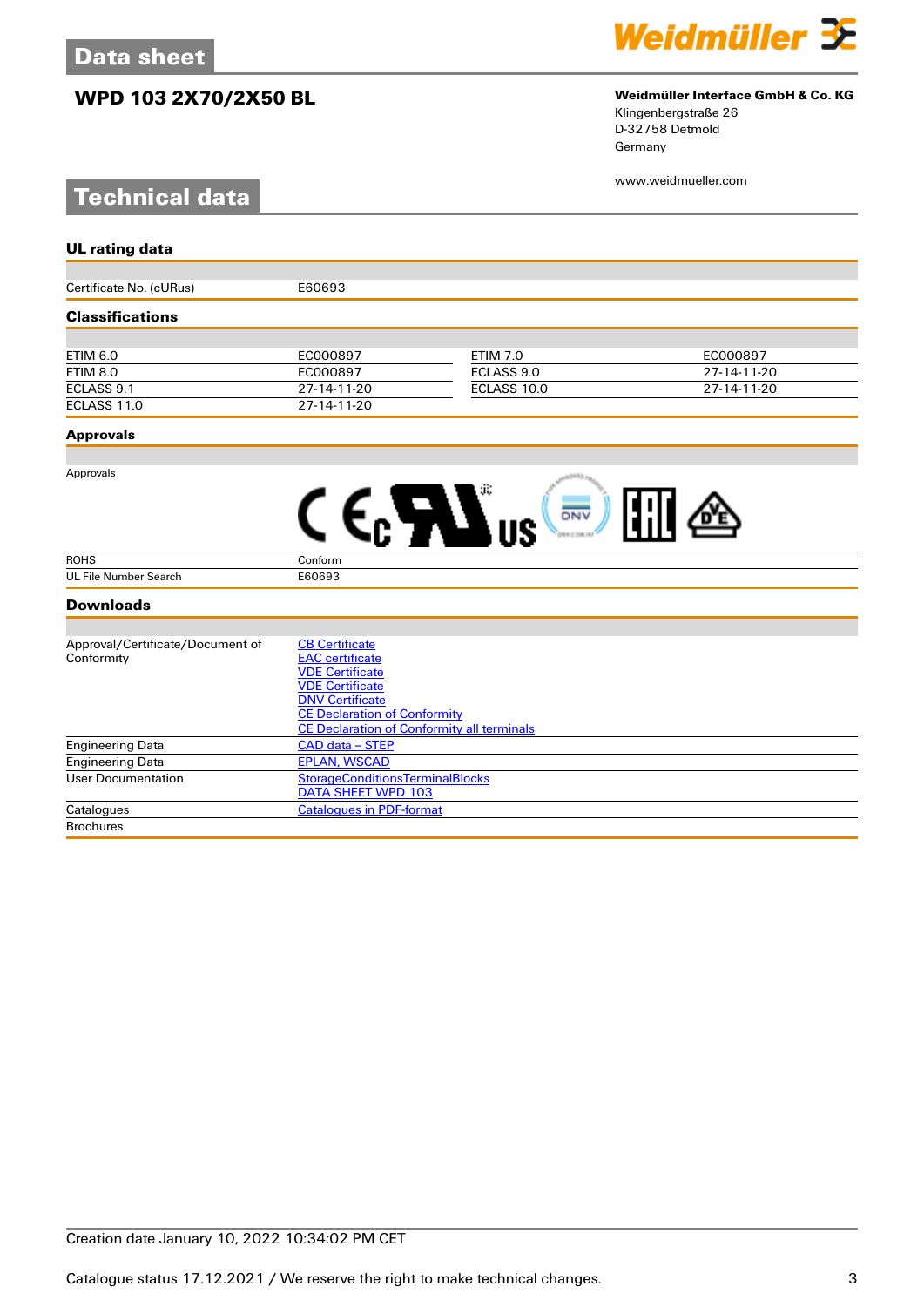# **WPD 103 2X70/2X50 BL Weidmüller Interface GmbH & Co. KG**

# **Drawings**



Klingenbergstraße 26 D-32758 Detmold Germany

www.weidmueller.com

 $\overline{\text{O}}_{50 \text{ mm}^2}^{\text{70 mm}^2} \overline{\text{O}}_{50 \text{ mm}^2}^{\text{70 mm}^2} \overline{\text{O}}_{50 \text{ mm}^2}^{\text{70 mm}^2}$ 

Creation date January 10, 2022 10:34:02 PM CET

Catalogue status 17.12.2021 / We reserve the right to make technical changes. 4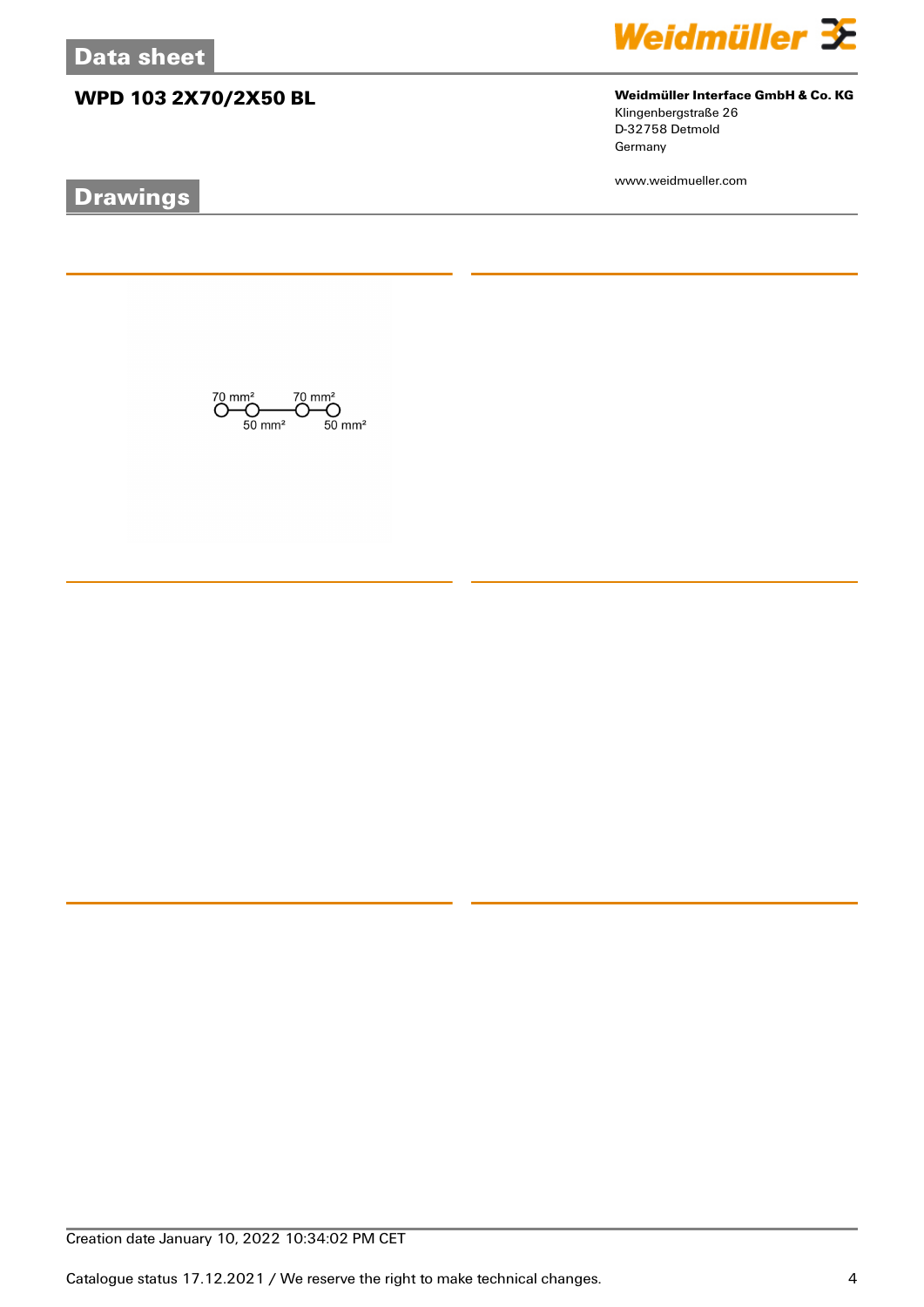### **W-Series** WPD 103 2X70/2X50 GY





 $\overline{\overset{70}{\bigcirc}}$ 

**CSA**<br>600

 $O \rightarrow O$ 

EN 60079-7

| Width / Height / Depth        | mm                |
|-------------------------------|-------------------|
| max. current / max. conductor | A/mm <sup>2</sup> |
| max. clamping range           | mm <sup>2</sup>   |

| 32.9/53.1/63 |
|--------------|
| 192/70       |
| 670          |

IEC

 $1000$ 

light grey blue

green  $brown$ black IEC 60947-7-1, DIN EN 0603-3-1

 $\frac{UL}{600}$ 

### **Technical data**

| <b>Rated data</b>                                    |                   |                 |
|------------------------------------------------------|-------------------|-----------------|
| Rated voltage                                        |                   | ٧               |
| <b>Rated current</b>                                 |                   | А               |
| for wire cross-section                               | $70 \text{ mm}^2$ | mm <sup>2</sup> |
| Rated impulse withstand voltage / Pollution severity |                   |                 |
| Overvoltage category / UL 94 flammability rating     |                   |                 |
| Approvals                                            |                   |                 |
| <b>Clamped conductors (H05V/H07V)</b>                |                   |                 |
| Solid / Stranded                                     | $70 \text{ mm}^2$ | mm <sup>2</sup> |
|                                                      | $50 \text{ mm}^2$ | mm <sup>2</sup> |
| <b>Flexible with ferrule</b>                         | $70 \text{ mm}^2$ | mm <sup>2</sup> |
|                                                      | $50 \text{ mm}^2$ | mm <sup>2</sup> |
| Stripping length / Blade size                        | $70 \text{ mm}^2$ | mm/-            |
|                                                      | $50 \text{ mm}^2$ | mm/-            |
| <b>Tightening torque</b>                             |                   | Nm              |
| <b>Note</b>                                          |                   |                 |

 $\overline{\mathbf{B}}$ 

 $\begin{bmatrix} 1 \\ 1 \\ 1 \end{bmatrix}$ 

| Ordering data |  |
|---------------|--|
| Version       |  |

| <b>Note</b> |  |  |  |
|-------------|--|--|--|

### **Accessories**

| <b>End bracket</b> |            |
|--------------------|------------|
|                    | dark beige |
|                    | dark beige |
| <b>Screwdriver</b> |            |
|                    |            |
|                    |            |

| 192                     | 160       | 160         |  |
|-------------------------|-----------|-------------|--|
| 7Π                      | AWG 102/0 | AWG 10…2/0  |  |
|                         |           | 8 kV / 3    |  |
|                         |           | $III / V-0$ |  |
|                         |           |             |  |
| <b>Rated connection</b> |           |             |  |
|                         |           |             |  |

| 1070/435                               |
|----------------------------------------|
| 1050 / 1050                            |
| 650                                    |
| 6 5Ո                                   |
| 25 / M10 (SW 4)                        |
| 20 / M8 (SW 4)                         |
| see appendix at the end of the chapter |
|                                        |

| 3<br>3 | 1561770000 |
|--------|------------|
|        |            |
|        | 1561780000 |
| 3      | 1561790000 |
| 3      | 1561820000 |
| 3      | 1561830000 |
|        |            |

| <b>Type</b>       | Oty. | Order No.  |
|-------------------|------|------------|
| <b>WEW 35/2</b>   | 100  | 1061200000 |
| AFB 35 SC/1       | 50   | 1991920000 |
|                   |      |            |
| SK WSD-S 1,5-10,0 |      | 9008850000 |